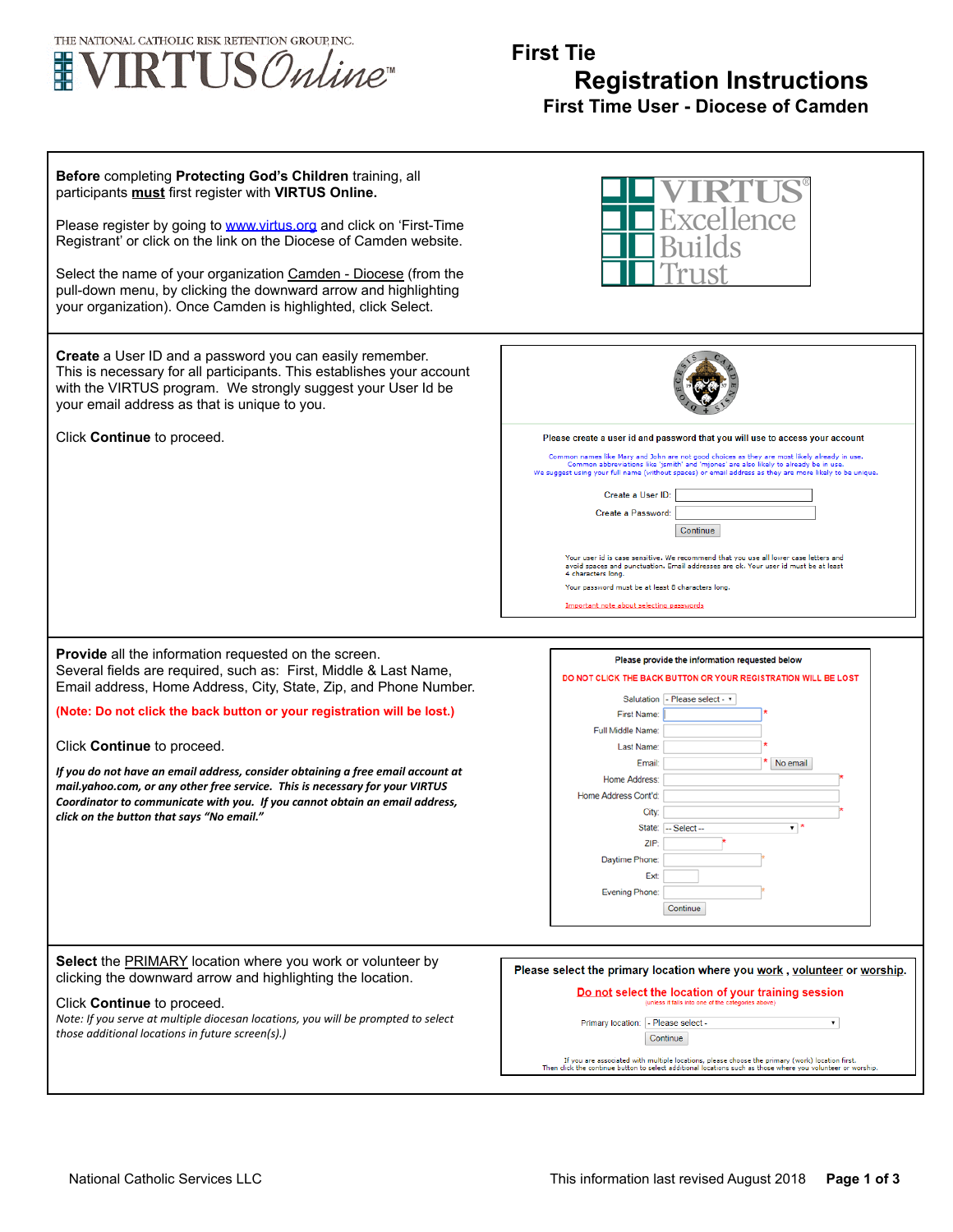

## **First Tie Registration Instructions First Time User - Diocese of Camden**

| <b>Your</b> selected location(s) are displayed on the screen.<br>Select YES, if you need to add secondary/additional locations.<br>(Follow instructions in previous step to select additional locations.)<br>Otherwise, if your list of locations is complete, select NO.<br>Select the role(s) that you serve within your parish or school.<br>Additionally, enter your title in the box provided that best describes<br>your role within the Diocese -- ie. Catechist, Coach, DRE,<br>Eucharistic Minister, Math Teacher, Seminarian, etc.<br>Click Continue to proceed.                                                                                          | This is the list of locations with which you are associated:<br>Assumption School (Galloway)<br>Do you work or volunteer in another location?<br><b>YES</b><br>N <sub>O</sub><br>Please select the roles that you play within your diocese<br>Please check all that apply. You must select at least one role<br>Candidate for ordination<br>Employee<br>Paid persons who are employed by and work directly for the diocese or a parish or<br>school. This includes paid youth ministers and any other paid parish minister. This i<br>staff employed at the diocesan center, pastoral center<br>All seminarians and candidates for the permanent diaconate<br>Deacon<br>Educator<br>$\Box$ Priest<br>alaried teachers, principals, and administrators in diocesan and parish school<br>Volunteer<br>Unpaid individuals including catechists, youth ministers, coaches<br>If you have a title within your diocese please enter it below.<br>If you do not have a title, please briefly describe what you do for the diocese. |
|---------------------------------------------------------------------------------------------------------------------------------------------------------------------------------------------------------------------------------------------------------------------------------------------------------------------------------------------------------------------------------------------------------------------------------------------------------------------------------------------------------------------------------------------------------------------------------------------------------------------------------------------------------------------|-----------------------------------------------------------------------------------------------------------------------------------------------------------------------------------------------------------------------------------------------------------------------------------------------------------------------------------------------------------------------------------------------------------------------------------------------------------------------------------------------------------------------------------------------------------------------------------------------------------------------------------------------------------------------------------------------------------------------------------------------------------------------------------------------------------------------------------------------------------------------------------------------------------------------------------------------------------------------------------------------------------------------------|
| Please answer the questions presented.                                                                                                                                                                                                                                                                                                                                                                                                                                                                                                                                                                                                                              | Title or Diocesan function:<br>Continue                                                                                                                                                                                                                                                                                                                                                                                                                                                                                                                                                                                                                                                                                                                                                                                                                                                                                                                                                                                     |
| Click Continue to proceed.                                                                                                                                                                                                                                                                                                                                                                                                                                                                                                                                                                                                                                          | Are you a parent or guardian of a child under 18?<br>$\circ$ Yes<br>$\circ$ No<br>Do you interact with, work with or come into contact with minors and/or<br>vulnerable adults of this archdiocese/diocese/religious organization?<br>$\bigcirc$ Yes<br>$\bigcirc$ No<br>Do you manage, supervise or oversee employees or volunteers on behalf<br>of this archdiocese/diocese/religious organization in any capacity?<br>$\bigcirc$ Yes<br>$\bigcirc$ No<br>Continue                                                                                                                                                                                                                                                                                                                                                                                                                                                                                                                                                        |
| If you have not attended a VIRTUS Protecting God's Children<br>instructor-led session, choose NO.                                                                                                                                                                                                                                                                                                                                                                                                                                                                                                                                                                   | Have you already attended a VIRTUS Protecting God's Children Session?<br><b>YES</b><br>N <sub>O</sub>                                                                                                                                                                                                                                                                                                                                                                                                                                                                                                                                                                                                                                                                                                                                                                                                                                                                                                                       |
| If you chose NO during the previous step, you will be presented with<br>a list of upcoming VIRTUS Protecting God's Children facilitator-led<br>sessions scheduled for the <b>Diocese of Camden</b> .<br>When you find the facilitator-led session training you wish to attend.<br>click the circle -- and then click Complete Registration.<br>(If you chose YES during the previous step, you will be presented<br>with a list of all facilitator-led VIRTUS sessions conducted in the<br><b>Diocese of Camden.</b> Choose the session you attended by clicking<br>the downward arrow and highlighting the session -- then click<br><b>Complete Registration.)</b> | Please select the session you wish to attend<br>◯ Protecting God's Children for Adults<br>Where: Camden Catholic High School (Cherry Hill)<br>When: Thursday, September 6, 2018<br>12:00 PM<br>Estimated length of session: 3 hrs<br>Spaces remaining: 98 of 100<br>Language: This session will be conducted in English<br>Notes: For Faculty and Staff<br><b>Complete Registration</b>                                                                                                                                                                                                                                                                                                                                                                                                                                                                                                                                                                                                                                     |
| You will receive an email confirming your registration.<br>If you have additional questions about VIRTUS Online training,<br>please contact the VIRTUS Help Desk at 1-888-847-8870.<br>Thank you for registering with VIRTUS Online!                                                                                                                                                                                                                                                                                                                                                                                                                                | Thank you for registering with VIRTUS Online.<br>Thank you for registering for a Protecting God's Children session and with VIRTUS Online.<br>You will receive an email confirming your registration for the session you selected.<br>After you attend your session, your account request will be reviewed by your Coordinator.<br>You will be notified via email when your VIRTUS Online account is activated.                                                                                                                                                                                                                                                                                                                                                                                                                                                                                                                                                                                                             |